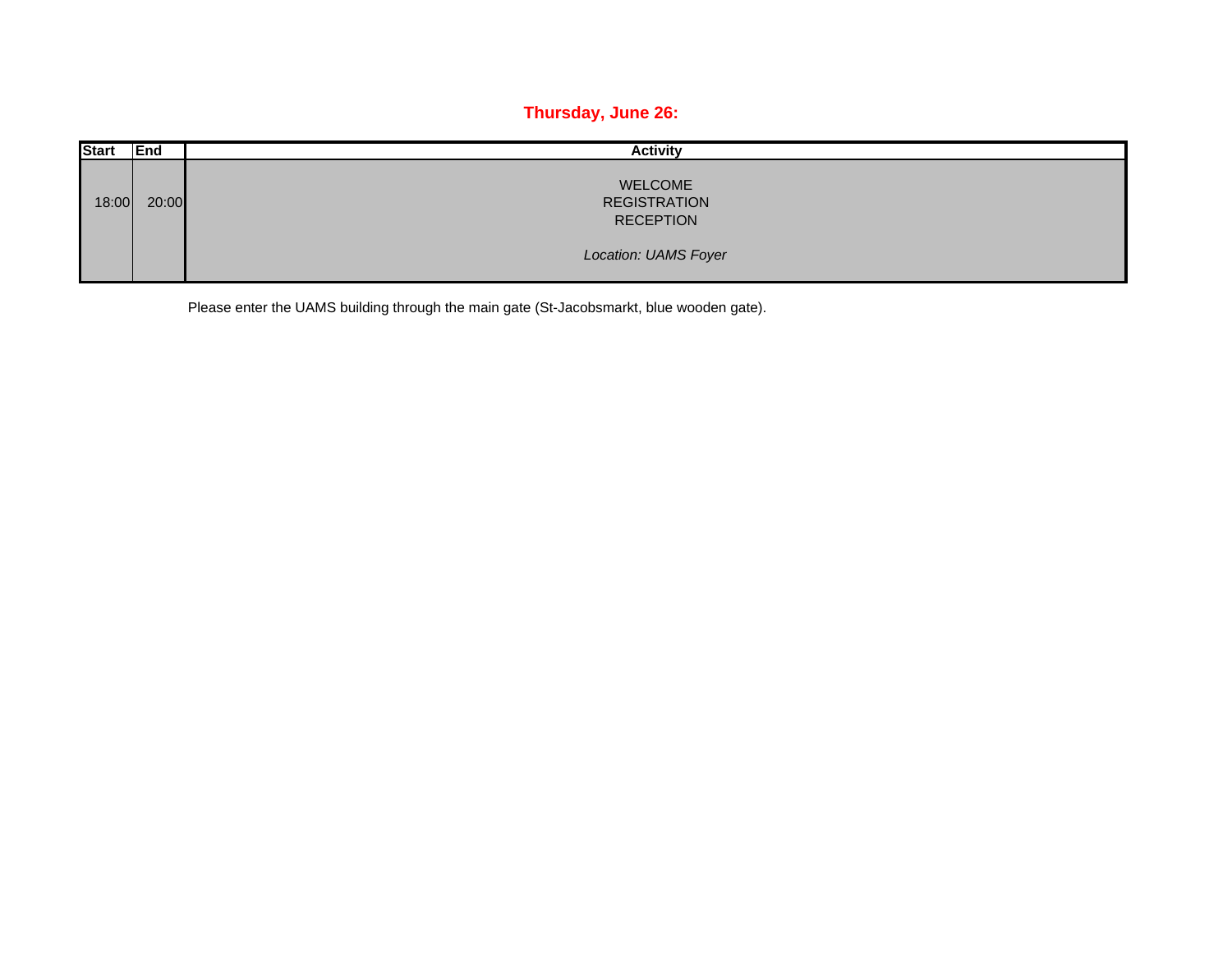## **Friday, June 27:**

| <b>Start</b> | End   | <b>Activities</b>                                                                                                                                                                                                                                                                                                                                                                                                                                                                                                                                                                                                                                                                            |                                                                                                                                                                                                                                                                                                                                                                                                                                                                                      |                                                                                                                                                                                                                                                                                                                                                                                                                                                                                                                                                                                                                                                                                           |  |  |
|--------------|-------|----------------------------------------------------------------------------------------------------------------------------------------------------------------------------------------------------------------------------------------------------------------------------------------------------------------------------------------------------------------------------------------------------------------------------------------------------------------------------------------------------------------------------------------------------------------------------------------------------------------------------------------------------------------------------------------------|--------------------------------------------------------------------------------------------------------------------------------------------------------------------------------------------------------------------------------------------------------------------------------------------------------------------------------------------------------------------------------------------------------------------------------------------------------------------------------------|-------------------------------------------------------------------------------------------------------------------------------------------------------------------------------------------------------------------------------------------------------------------------------------------------------------------------------------------------------------------------------------------------------------------------------------------------------------------------------------------------------------------------------------------------------------------------------------------------------------------------------------------------------------------------------------------|--|--|
| 8:30         | 9:00  | Registration & coffee - UAMS Foyer                                                                                                                                                                                                                                                                                                                                                                                                                                                                                                                                                                                                                                                           |                                                                                                                                                                                                                                                                                                                                                                                                                                                                                      |                                                                                                                                                                                                                                                                                                                                                                                                                                                                                                                                                                                                                                                                                           |  |  |
| 9:00         | 10:30 | <b>PLENARY SESSION:</b><br>*Welcome (Co-chairs: Patrick De Pelsmacker & Nathalie Dens)<br>*Keynote address: Prof. John R. Rossiter (University of Wollongong)<br>"When to Use Multiple-Item Measures and when to use Single-Item Measures in Advertising Research"<br>*Keynote address: Fons Van Dyck (Managing director Think.BBDO - Lecturer Vrije Universiteit Brussel)<br>"iPower: The Silent Consumer Take-Over"                                                                                                                                                                                                                                                                        |                                                                                                                                                                                                                                                                                                                                                                                                                                                                                      |                                                                                                                                                                                                                                                                                                                                                                                                                                                                                                                                                                                                                                                                                           |  |  |
| 10:30        | 10:45 |                                                                                                                                                                                                                                                                                                                                                                                                                                                                                                                                                                                                                                                                                              | Coffee break - UAMS Foyer                                                                                                                                                                                                                                                                                                                                                                                                                                                            |                                                                                                                                                                                                                                                                                                                                                                                                                                                                                                                                                                                                                                                                                           |  |  |
| 10:45        | 12:15 | <b>BRAND COMMUNICATION I</b><br>Location: S.J.022<br>T. Dewhirst & R. Sparks:<br>Rothmans Cigarette Brand Marketing (1957-<br>2007): Intertextuality and the Decline of a<br>Flagship Trademark (#45)<br>H. Voorveld, P. Neijens, & E. Smit:<br>Modelling Audience Responses to Brand<br>Websites (#100)<br>N. Dens & P. De Pelsmacker:<br>"I Like the Ad, but What Brand was it for?" The<br>Moderating Influence of Advertising Strategy,<br>Branding Strategy, and Product Involvement on<br>Brand and USP Recall (#104)<br>C. Halliburton & A. Ziegfeld:<br>Global Corporate Brand Communication - A<br>Cross-Cultural Analysis of Major European<br>Companies Corporate Websites (#110) | <b>ADVERTISING TO CHILDREN &amp; TEENS</b><br>Location: S.J.117<br>C. Preston:<br>Children's Reflection upon the Regulation of<br>Food Advertising in the UK (#25)<br>R. Engels, D. Anschutz, & T. van Strien:<br>McFood: Effects of Food Commercials on<br>Palatable Food Intake in Children (#36)<br>K. Janssens & M. Pandelaere:<br>The Effect of Advertising on Children's<br>Materialism (#83)<br>A. Martensen & L. Gronholdt:<br>Teens as Transmitters of the New Media (#103) | <b>MEASUREMENT I</b><br>Location: S.J.214<br><b>B. Wilson:</b><br>A Discussion of Advanced Generation Analytical<br>Methods for the Measurement of Change in<br>Consumer Relationships (#7)<br>A. Goode:<br>Using Measures of Implicit Memory to Assess<br>Advertising Effectiveness over Ecologically Valid<br>Time Delays (#98)<br>S. Sasser, R. Merz, & S. Koslow:<br>A Global Creativity Model Emerges: Evolving a<br>Theory and Empirical Framework for the<br>Advertising CCI Campaign Creativity Index (#69)<br>D. Grammens & P. Vyncke:<br>Measuring Ad Effectiveness. The Relationship<br>Between Visual Attention Measured By Eye<br>Tracking and Advertising Recognition (#99) |  |  |
| 12:15        | 13:30 |                                                                                                                                                                                                                                                                                                                                                                                                                                                                                                                                                                                                                                                                                              | <b>LUNCH - University of Antwerp University Club</b>                                                                                                                                                                                                                                                                                                                                                                                                                                 |                                                                                                                                                                                                                                                                                                                                                                                                                                                                                                                                                                                                                                                                                           |  |  |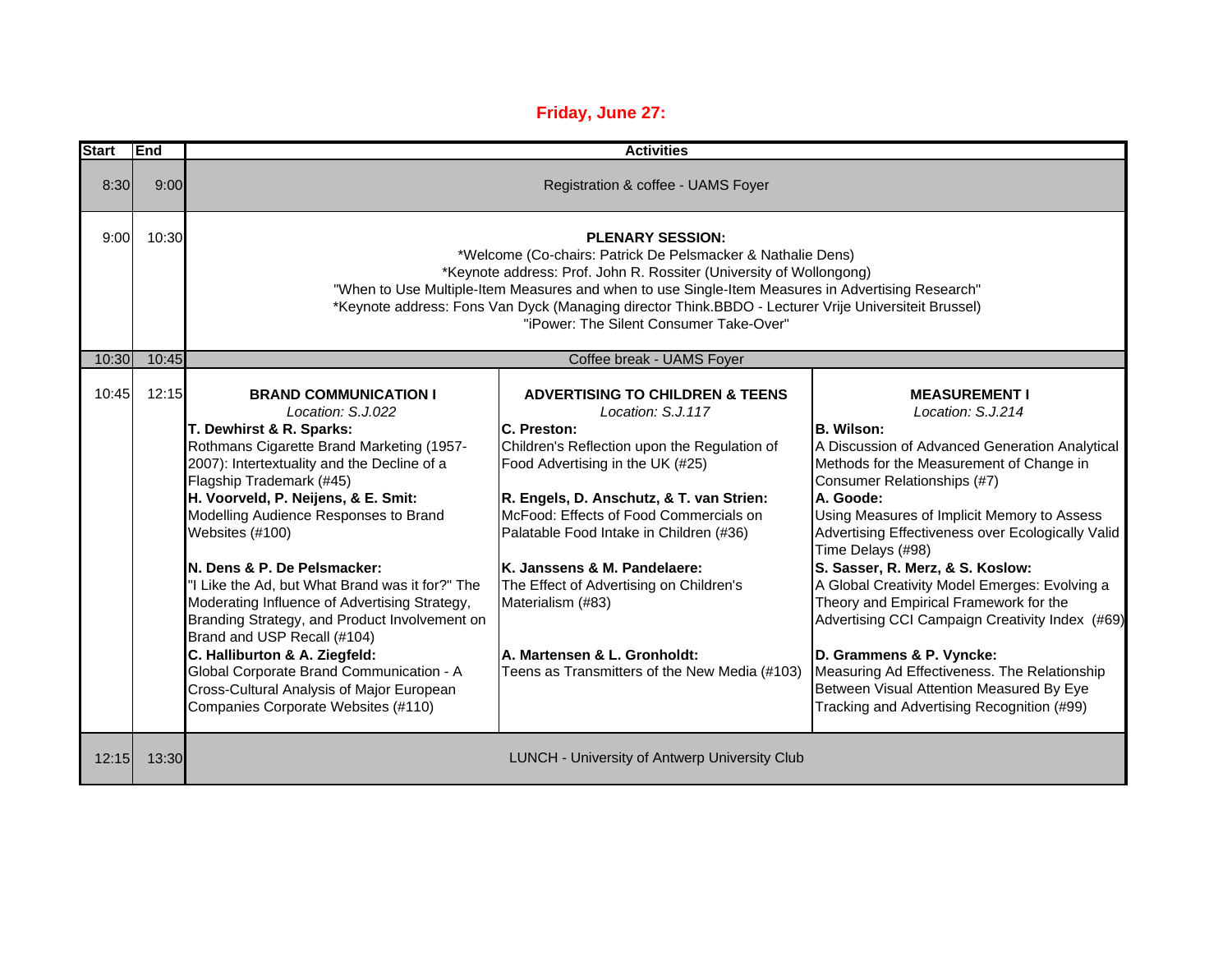| 13:30 | 15:00 | <b>WOMEN AND ADVERTISING</b><br>Location: S.J.022<br>V. Apaolaza-Ibáñez, P. Hartmann, S. Diehl,<br>& R. Terlutter:<br>Women's Satisfaction with Cosmetic Brands: The Neuromarketing: Intriguing Discoveries;<br>Influence of Instrumental and Advertising-<br>Induced Experiential Brand Associations (#12)<br>D. Anschutz, T. van Strien, & R. Engels:<br>Exposure to Slim Images in Mass Media:<br>Television Commercials as Reminders of<br>Restriction in Restrained Eaters (#22)<br>F. Costa Perreira & J. Veríssimo:<br>Women in Portuguese Advertisements and<br>Gender Stereotyping (#34)<br>P. Wilhelm, L. Dinu, & D. Miron:<br>Female Viewers' Attentiveness to Pro-Esteem<br>and Pro-Thin Media Messages and<br>Corresponding Effects on their Body Esteem<br>(#60) | <b>NEUROMARKETING</b><br>Location: S.J.117<br>D. Reykowska, A. Choromanska,<br>& R. Ohme:<br>Referential Analysis Of Sony Bravia Tv<br>Commercials (#39)<br>L. Percy:<br>Advertising and the Neuropsychology of<br>Messsage Processing (#28)<br>I. Pleszczynska & R. Ohme:<br>David Beats Goliath: Can Neuromarketing<br>Support Media Costs Optimalization? (#42)<br>T. Ramsøy & F. Hansen:<br>Neurological scanning methodology (#114) | <b>HOW ADVERTISING WORKS I</b><br>Location: S.J.214<br>H. Aaltonen:<br>Co-Creating Value from Advertising (#20)<br>L. Ang, E. Ota, & S. Hutton:<br>Visual Vampire, Deviancy and Integration in Print<br>Ads (#76)<br>C. Defever & M. Pandelaere:<br>The Impact of Value Laden Advertisements on<br>Consumer Values (#85)<br>C. Beckers, M. van Mulken, & R. Enschot:<br>Rhetorical Figures in UK and Dutch TV-<br>Commercials (#97) |
|-------|-------|--------------------------------------------------------------------------------------------------------------------------------------------------------------------------------------------------------------------------------------------------------------------------------------------------------------------------------------------------------------------------------------------------------------------------------------------------------------------------------------------------------------------------------------------------------------------------------------------------------------------------------------------------------------------------------------------------------------------------------------------------------------------------------|------------------------------------------------------------------------------------------------------------------------------------------------------------------------------------------------------------------------------------------------------------------------------------------------------------------------------------------------------------------------------------------------------------------------------------------|-------------------------------------------------------------------------------------------------------------------------------------------------------------------------------------------------------------------------------------------------------------------------------------------------------------------------------------------------------------------------------------------------------------------------------------|
| 15:00 | 15:15 |                                                                                                                                                                                                                                                                                                                                                                                                                                                                                                                                                                                                                                                                                                                                                                                | Coffee break - UAMS Foyer                                                                                                                                                                                                                                                                                                                                                                                                                |                                                                                                                                                                                                                                                                                                                                                                                                                                     |
| 15:15 | 16:45 | <b>BRAND PLACEMENT I</b><br>Location: S.J.022<br>E. Bressoud, J.-M. Lehu, & C. Russell:<br>Integrating Placement and Audience<br>G. Mau & G. Silberer:<br>Can Every Brand Win with In-Game Advertising? Understanding the Willingness to Pay -<br>The Role of Brand Familiarity (#17)<br>R. Tiwsakul & C. Hackley:<br>Television Product Placement in Thailand and<br>the UK: Implications for International Brand<br>Communications Management (#32)<br>C. Sherman:                                                                                                                                                                                                                                                                                                           | <b>LUXURIES &amp; MATERIALISM</b><br>Location: S.J.117<br>E. Das:<br>When You Are What You Own: Physical<br>I. Lens & M. Pandelaere:<br>Willingness to Accept Gap: Materialism as a<br>Moderator of the Endowment Effect (#84)<br>S. Polley, H. Dittmar, & S; Hutton:<br>Using Eye-tracking to Measure the Impact of<br>Individual Differences in Materialism on<br>Advertising Effectiveness (#91)<br>A. Kover:                         | <b>HOW ADVERTISING WORKS II</b><br>Location: S.J.214<br>T. Faseur & M. Geuens:<br>The Effectiveness of Ego- and Other-Focused<br>L. Percy & S. Lunsteen:<br>The Embodiment of Emotion from Facial<br>Expressions in Advertising (#27)<br><b>B. Calder &amp; E. Malthouse:</b><br>Leveraging Media-Advertisement Experiential<br>Congruence (#70)<br>J. Koeman:                                                                      |
|       |       | The Brand-Program Fit of Brand Placement:<br>Exploratory Analysis of a Multi-Dimensional<br>Concept (#71)                                                                                                                                                                                                                                                                                                                                                                                                                                                                                                                                                                                                                                                                      | Subtle Luxuries (#2)                                                                                                                                                                                                                                                                                                                                                                                                                     | The Impact of Self Construal on Advertising<br>Attitudes Among Ethnic Youth (#57)                                                                                                                                                                                                                                                                                                                                                   |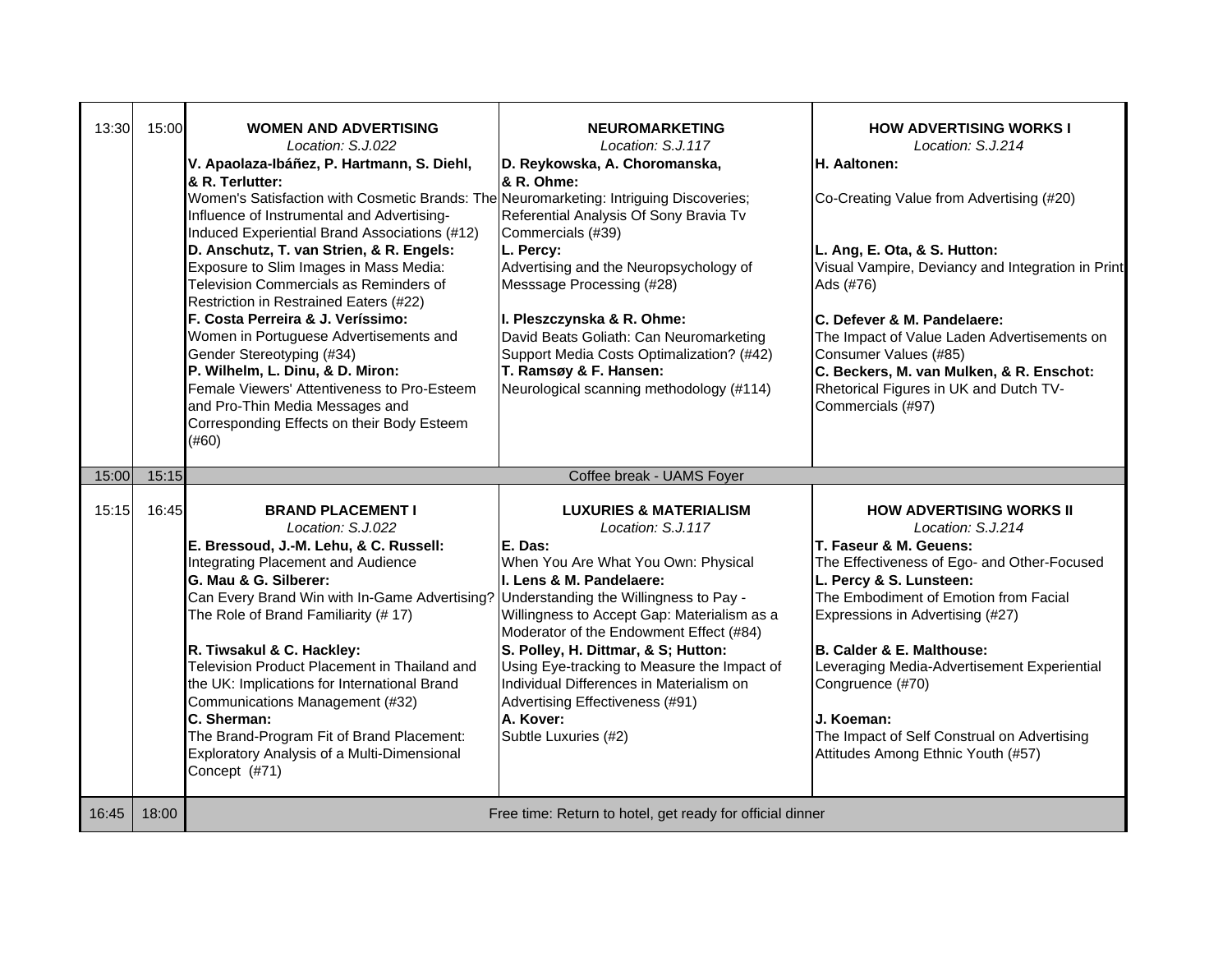| 18:30 | $\cdots$ | DIAMOND COCKTAIL<br><b>OFFICAL DINNER</b>              |
|-------|----------|--------------------------------------------------------|
|       |          | Location: The Foyer, Bourla Theatre (Komedieplaats 18) |

Walking distance to Bourla Theatre = approx. 15-20 min. Assemble at 18:00 at main entrance gate UAMS or at 18:10 at Ibis Hotel You are of course free to get there on your own account: Doors will open at 18:30

## **Saturday, June 28:**

| <b>Start</b> | End   | <b>Activities</b>                                                                                                                                                                                                                                                                                                                                                                                                                                                                                                                                                                                  |                                                                                                                                                                                                                                                                                                                                                                                                                                                                                                                                                                                                                            |                                                                                                                                                                                                                                                                                                                                                                                                                          |  |  |
|--------------|-------|----------------------------------------------------------------------------------------------------------------------------------------------------------------------------------------------------------------------------------------------------------------------------------------------------------------------------------------------------------------------------------------------------------------------------------------------------------------------------------------------------------------------------------------------------------------------------------------------------|----------------------------------------------------------------------------------------------------------------------------------------------------------------------------------------------------------------------------------------------------------------------------------------------------------------------------------------------------------------------------------------------------------------------------------------------------------------------------------------------------------------------------------------------------------------------------------------------------------------------------|--------------------------------------------------------------------------------------------------------------------------------------------------------------------------------------------------------------------------------------------------------------------------------------------------------------------------------------------------------------------------------------------------------------------------|--|--|
| 8:30         | 9:00  | Registration & coffee - UAMS Foyer                                                                                                                                                                                                                                                                                                                                                                                                                                                                                                                                                                 |                                                                                                                                                                                                                                                                                                                                                                                                                                                                                                                                                                                                                            |                                                                                                                                                                                                                                                                                                                                                                                                                          |  |  |
| 9:00         | 10:30 | <b>BRAND ENDORSEMENT</b><br>Location: S.J.022<br>H. Gierl & T. Grossman:<br>Do Multiple Endorsements Lead to a Dilution<br>Effect? The Effect of Star Sharing on<br>Consumers' Beliefs (#72)<br>C. Defever & M. Pandelaere:<br>Fragmentation in Advertising: A Way to<br>Communicate Beauty Images (#86)<br>M. Eisend & T. Langner:<br>The Impact of Celebrity Attractiveness and<br>Competence Fit: Short Term Versus Long Term<br><b>Effects (#107)</b><br>M. Milosavljevic & R. Ohme:<br>The Effects of Direct Gaze on Source<br>Attractiveness and Consumers' Attitudes and<br>Emotions (#112) | <b>COMMUNICATION IN NEW MEDIA I</b><br>Location: S.J.117<br>H. Cheng & P. Shaw:<br>Truth Told Online: Consumer Insights into<br>Automobile Lovemarks (#68)<br>G. Van Noort, P. Kerkhof, & B. Fennis:<br>Effects of Online Safety Cues on Consumer<br>Responses (#74)<br>lS. Okazaki & M. Hirose<br><b>IGendered Media Choice in Tourist Information</b><br>Search: From the Perspectieve of Mobile Internet Lovemark Brand Building Context: The Brand<br>Usage (#109)<br>S. Beckmann, T. Hansen, J. Thorbech,<br><b>&amp; L. Matthiesen</b><br>Animation Effects In Online Banner Ads: An<br>Experiment Using Elam (#108) | <b>MEASUREMENT II</b><br>Location: S.J.214<br>M. Prince & M. Davies:<br>A New Tool for the Measurement of Brand<br>Prestige (#1)<br>M. Korchia:<br>Do I Know What I Wear? Definitions and<br>Measures of Brand Knowledge (#13)<br>A. Azevedo:<br>The Power of Smiling Appeal Copy Strategy in<br>Smile Index (#46)<br>I. Kapareliotis, A. Panopoulos,<br>& J.-P. Mathieu<br>Developing a Scale for Brand Tradition (#47) |  |  |
| 10:30        | 10:45 | Coffee break - UAMS Foyer                                                                                                                                                                                                                                                                                                                                                                                                                                                                                                                                                                          |                                                                                                                                                                                                                                                                                                                                                                                                                                                                                                                                                                                                                            |                                                                                                                                                                                                                                                                                                                                                                                                                          |  |  |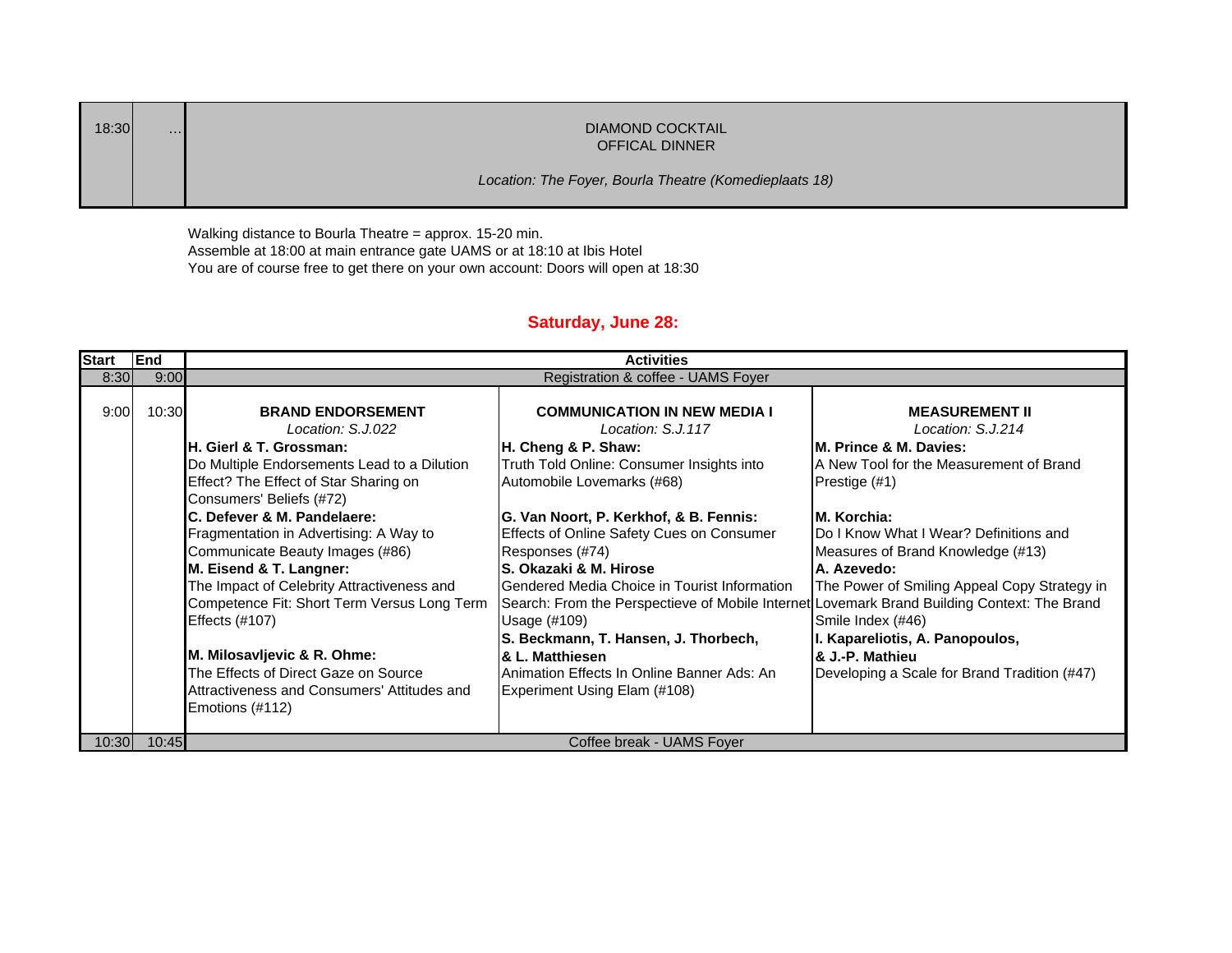| 10:45 | 12:15 | <b>BRAND PLACEMENT II</b><br>Location: S.J.022<br>E. van Reijmersdal, E. Smit, & P. Neijens:                                                                                                                                                                                                                                   | <b>COMMUNICATION IN NEW MEDIA II</b><br>Location: S.J.117<br><b>IJ. Möller &amp; M. Eisend:</b>                                                                                                                                         | <b>CROSS-CULTURAL COMMUNICATION</b><br>Location: S.J.214<br>P. Vyncke, V. Apaolaza-Ibáñez,<br><b>8. P. Hartmann:</b>                                                                                                                                                                      |
|-------|-------|--------------------------------------------------------------------------------------------------------------------------------------------------------------------------------------------------------------------------------------------------------------------------------------------------------------------------------|-----------------------------------------------------------------------------------------------------------------------------------------------------------------------------------------------------------------------------------------|-------------------------------------------------------------------------------------------------------------------------------------------------------------------------------------------------------------------------------------------------------------------------------------------|
|       |       | How Media Factors Affect Audience Responses<br>to Brand Placement (#9)                                                                                                                                                                                                                                                         | The Impact of Culture on Attitude towards Web<br>Advertising (#54)                                                                                                                                                                      | Contribution of Evolutionary Psychology to<br>Advertisement Effectiveness: A Comparison<br>Between Spain and Belgium (#41)                                                                                                                                                                |
|       |       | <b>B. Kocher &amp; M. Lalos:</b><br>of Brand Name Placement in Song Lyrics (#15)                                                                                                                                                                                                                                               | P. Palla, L. Hatzithomas, & A. Zotou:<br>When Criticism Improves Evaluation: The Effects Competitive Interference and Effectiveness of 3D Mood and Imagery vs. Assertive Selling Pitches:<br>Billboards: An Experimental Approach (#62) | B. Mueller, S. Okazaki, & M. Hirose:<br><b>A Cross-Cultural Examination of Consumer</b><br>Attitudes toward Soft Sell and Hard Sell<br>Advertising Appeals (#48)                                                                                                                          |
|       |       | <b>IF. Costa Perreira &amp; J. Veríssimo:</b><br>Product Placement within National Fictional Soap The Complementary Roles of eWOM and<br>Operas (#19)<br><b>A. Aidan &amp; C. Warfield:</b><br>Not Only the Devil wears Prada: A Multidisciplinary<br>Study in how Luxury Brands use Hollywood Films to<br>Sell to Women (#61) | F. Bronner & R. de Hoog:<br>Advertising (#16)<br>W. Gong:<br><b>INational Culture and Global Diffusion of B2C E-</b><br>Commerce (#43)                                                                                                  | G. Atwal, D. Bryson, & N. Dawson:<br><b>Product Packaging Tactics and Strategies within</b><br>a Low Involvement Category (#79)<br><b>C. Praet:</b><br>The Influence of National Culture on the Use of<br>Celebrity Endorsement in Television Advertising:<br>A Multi-Country Study (#56) |
| 12:15 | 13:30 |                                                                                                                                                                                                                                                                                                                                | <b>LUNCH - University of Antwerp University Club</b>                                                                                                                                                                                    |                                                                                                                                                                                                                                                                                           |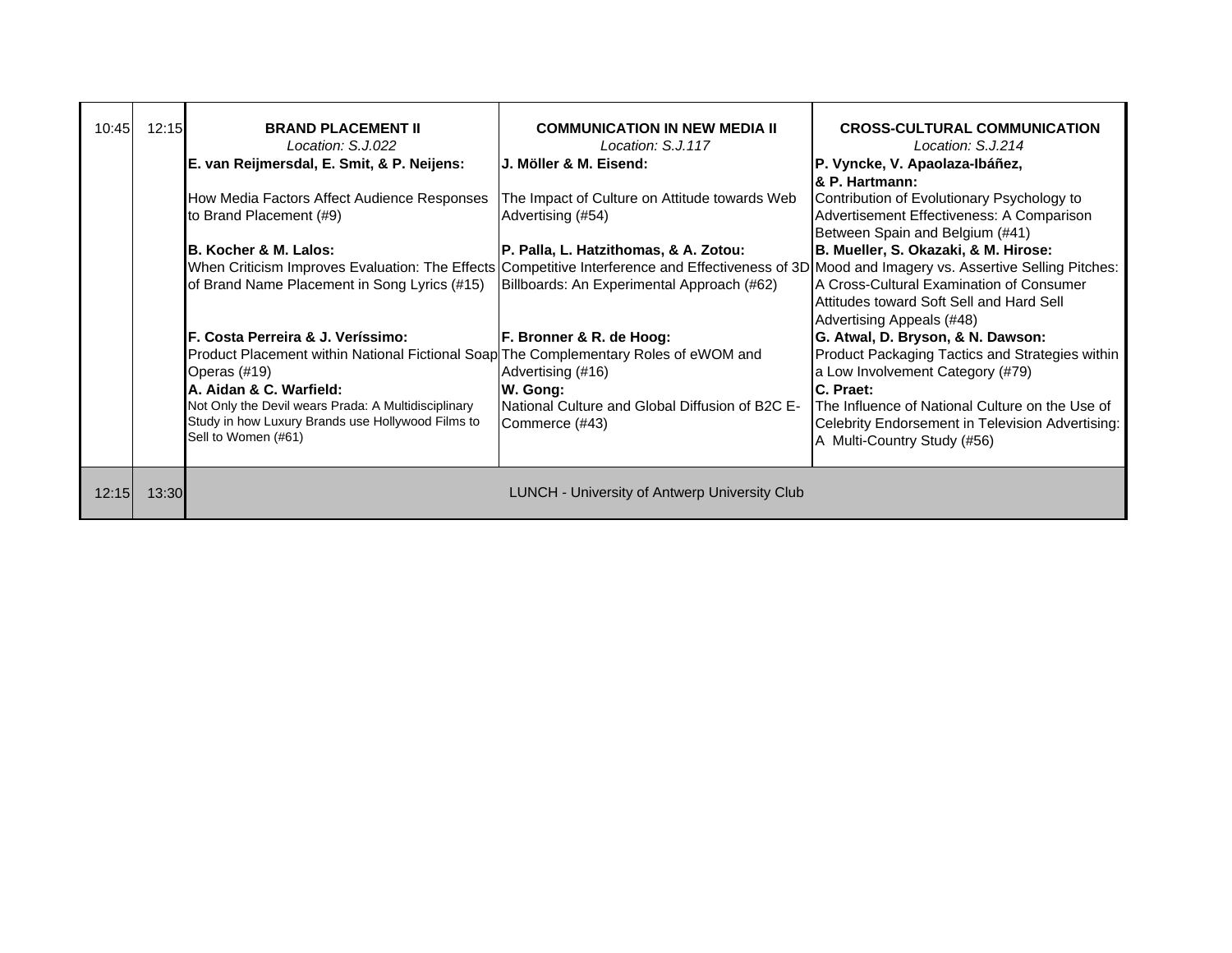| 13:30 | 14:30 | <b>BRAND COMMUNICATION II</b><br>Location: S.J.022 | <b>HEALTH COMMUNICATION</b><br>Location: S.J.117<br>S. Carvalho, | <b>EVENTS &amp; SPONSORSHIP</b><br>Location: S.J.214 | <b>MEDIA CHOICE &amp; BUDGETTING</b><br>Location: S.J.115 |
|-------|-------|----------------------------------------------------|------------------------------------------------------------------|------------------------------------------------------|-----------------------------------------------------------|
|       |       | F.-R. Esch, K. Strödter,                           | S. Sivaramakrishnan,                                             | Е.<br>M. Moorman, P. Neijens,                        |                                                           |
|       |       | & C. Knörle:                                       | & P. Raghubir:                                                   | Smit, & L. Willemsen:                                | K. Berte:                                                 |
|       |       | Employees' Brand Congruence as                     | <b>Effect of Perceived Proximity on</b>                          | Match-Involvement During the 2006                    | Advertising in a Changing Media                           |
|       |       | Preliminary for Brand Commitment                   | Perception and Avoidance of Risk                                 | FIFA World Cup: How it Affects                       | Environment: Reflections of Belgian                       |
|       |       | (#50)                                              | Communicated in Health Warning                                   | Recall of Advertisiments in and                      | Advertisers on Budget Allocation                          |
|       |       |                                                    | Advertisements (#77)                                             | Around The Match (#101)<br>B. Wilson, K. Westberg,   | Practices (#31)                                           |
|       |       | . Vermeulen:                                       | V. Ngu:                                                          | & C. Stavros:                                        | D. West:                                                  |
|       |       | How Brands Get Lost: Mechanisms                    | Evaluating a Public Health                                       | Addressing Major Sponsorship                         | Advertising and Promotions                                |
|       |       | Underlying the Dilution of Brand                   | Advertising Campaign: Fighting the                               | Risks: A Program for Research into                   | <b>Budgeting and Organisational</b>                       |
|       |       | Association Networks (#51)                         | Aedes Mosquito and Dengue Fever                                  | Crises Triggered by Athletes (#8)                    | Culture (#55)                                             |
|       |       |                                                    | Menace in Malaysia (#95)                                         |                                                      |                                                           |
|       |       | R. Martensen:                                      | L. Adams & M. Geuens:                                            | D. Muntinga & M. Moorman:                            | IM. Hirose & S. Okazaki:                                  |
|       |       | The Role of Identification in                      | More than 20 Years of Aids                                       | <b>Undesired Consequences of Sports</b>              | Mobile Internet as an Information                         |
|       |       | Corporate Branding (#75)                           | Prevention: What has Been Said                                   | Sponsorships. How Negative                           | Resource: How Mobile Phones                               |
|       |       |                                                    | When and to Whom? (#49)                                          | Incidents in Sports Affect Their                     | Compete and Coexist in Media                              |
|       |       |                                                    |                                                                  | Sponsors' Image (#88)                                | Choices? (#65)                                            |
| 14:30 | 14:45 |                                                    |                                                                  | Coffee break - UAMS Foyer                            |                                                           |